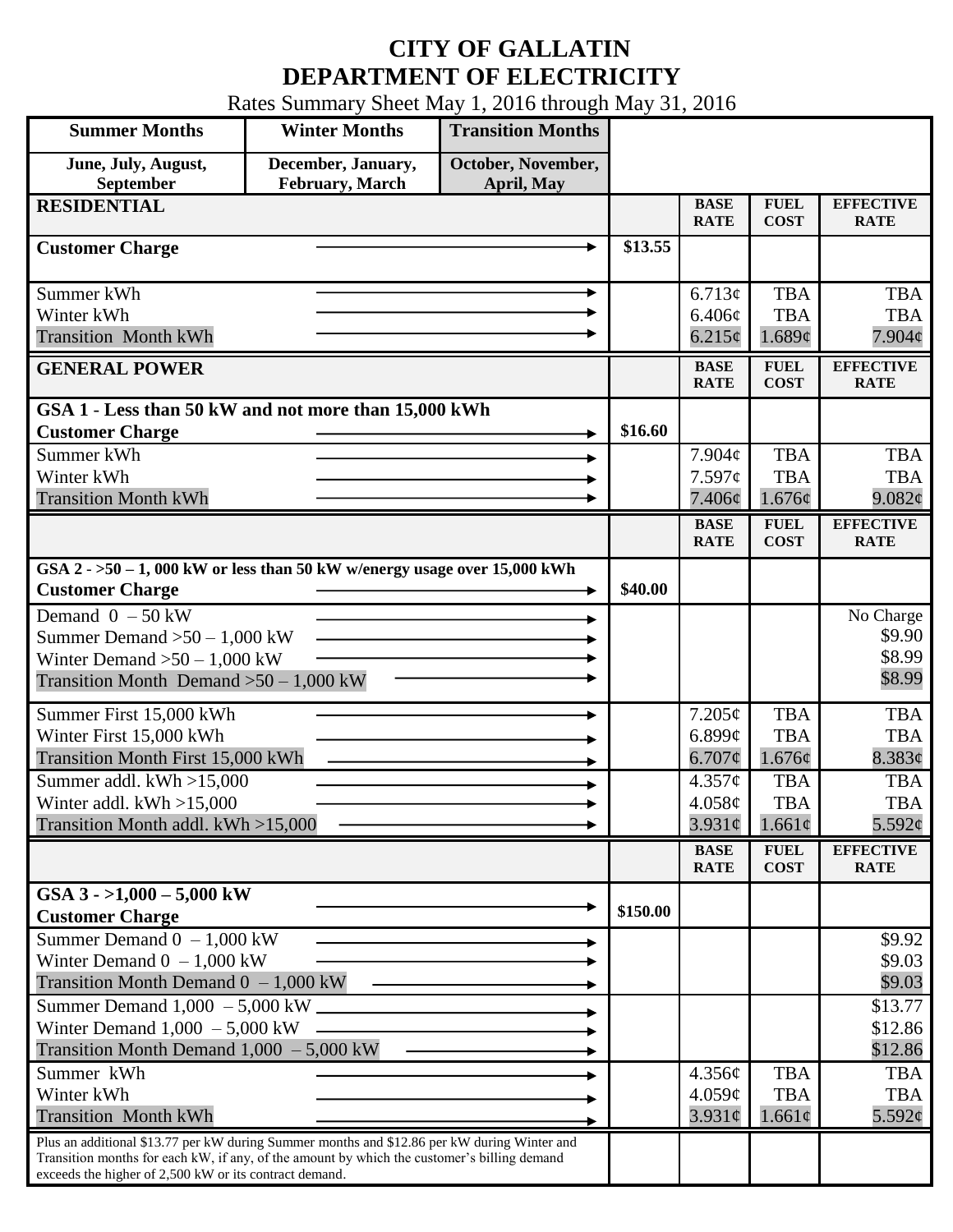## **CITY OF GALLATIN DEPARTMENT OF ELECTRICITY**

Rates Summary Sheet May 1, 2016 through May 31, 2016 Page 2

| <b>Summer Months</b>                        | <b>Winter Months</b> | <b>Transition Months</b> |         |                            |                            |                                 |
|---------------------------------------------|----------------------|--------------------------|---------|----------------------------|----------------------------|---------------------------------|
| June, July, August,                         | December, January,   | October, November,       |         |                            |                            |                                 |
| September                                   | February, March      | April, May               |         |                            |                            |                                 |
| <b>GENERAL POWER CONTINUE</b>               |                      |                          |         | <b>BASE</b><br><b>RATE</b> | <b>FUEL</b><br><b>COST</b> | <b>EFFECTIVE</b><br><b>RATE</b> |
| <b>SGSB Demands from 5,001 - 15,000 kW</b>  |                      |                          |         |                            |                            |                                 |
| <b>Customer Charge</b>                      |                      |                          | \$1,500 |                            |                            |                                 |
| Summer Demand 5,000 - 15,000 kW————         |                      |                          |         |                            |                            | \$19.48                         |
| Winter Demand $5,000 - 15,000$ kW-          |                      |                          |         |                            |                            | \$16.39                         |
| Transition Month Demand $5,000 - 15,000$ kW |                      |                          |         |                            |                            | \$13.33                         |
| Summer kWh                                  |                      |                          |         | $2.949\mathcal{C}$         | <b>TBA</b>                 | <b>TBA</b>                      |
| Winter kWh                                  |                      |                          |         | 2.508¢                     | <b>TBA</b>                 | 4.248¢                          |
| <b>Transition Month kWh</b>                 |                      |                          |         | $2.408\phi$                | $1.640\phi$                | $4.048\phi$                     |
|                                             |                      |                          |         | <b>BASE</b>                | <b>FUEL</b>                | <b>EFFECTIVE</b>                |
|                                             |                      |                          |         | <b>RATE</b>                | <b>COST</b>                | <b>RATE</b>                     |
| MSB Demands greater than 5,000 kW           |                      |                          |         |                            |                            |                                 |
| <b>Customer Charge</b>                      |                      |                          | \$1,500 |                            |                            |                                 |
| Onpeak Summer Demand > 5,000                |                      |                          |         |                            |                            | \$9.52                          |
| Onpeak Winter Demand > 5,000                |                      |                          |         |                            |                            | \$8.63                          |
| Onpeak Transition Month Demand > 5,000 -    |                      |                          |         |                            |                            | \$8.63                          |
| <b>Max Demand</b>                           |                      |                          |         |                            |                            | \$2.14                          |
| <b>Offpeak Excess of Contract Demand</b>    |                      |                          |         |                            |                            |                                 |
| Summer                                      |                      |                          |         |                            |                            | \$9.52                          |
| Winter                                      |                      |                          |         |                            |                            | \$8.63                          |
| Transition                                  |                      |                          |         |                            |                            | \$8.63                          |
| <b>Onpeak Summer kWh</b>                    |                      |                          |         | 5.365¢                     | <b>TBA</b>                 | <b>TBA</b>                      |
| <b>Onpeak Winter kWh</b>                    |                      |                          |         | 4.305¢                     | <b>TBA</b>                 | <b>TBA</b>                      |
| <b>Onpeak Transition Month kWh</b>          |                      |                          |         | $3.331\phi$                | 1.640¢                     | $4.971\circ$                    |
| Offpeak Summer kWh First 200 HUD            |                      |                          |         | $3.042\mathcal{C}$         | <b>TBA</b>                 | <b>TBA</b>                      |
| Offpeak Summer kWh Next 200 HUD             |                      |                          |         | $0.284\mathcal{C}$         | <b>TBA</b>                 | <b>TBA</b>                      |
| <b>Additional HUD</b>                       |                      |                          |         | $0.046\phi$                | TBA                        | TBA                             |
| Offpeak Winter kWh First 200 HUD            |                      |                          |         | 3.250¢                     | <b>TBA</b>                 | <b>TBA</b>                      |
| Offpeak Winter kWh Next 200 HUD             |                      |                          |         | $0.284\phi$                | <b>TBA</b>                 | <b>TBA</b>                      |
| <b>Additional HUD</b>                       |                      |                          |         | 0.046¢                     | <b>TBA</b>                 | <b>TBA</b>                      |
| Offpeak Transition kWh First 200 HUD        |                      |                          |         | $3.331\phi$                | 1.640¢                     | $4.971\phi$                     |
| <b>Offpeak Transition kWh Next 200 HUD</b>  |                      |                          |         | $0.284\phi$                | $1.640\phi$                | $1.924\phi$                     |
| <b>Additional HUD</b>                       |                      |                          |         | $0.046\phi$                | $1.640\phi$                | 1.686¢                          |